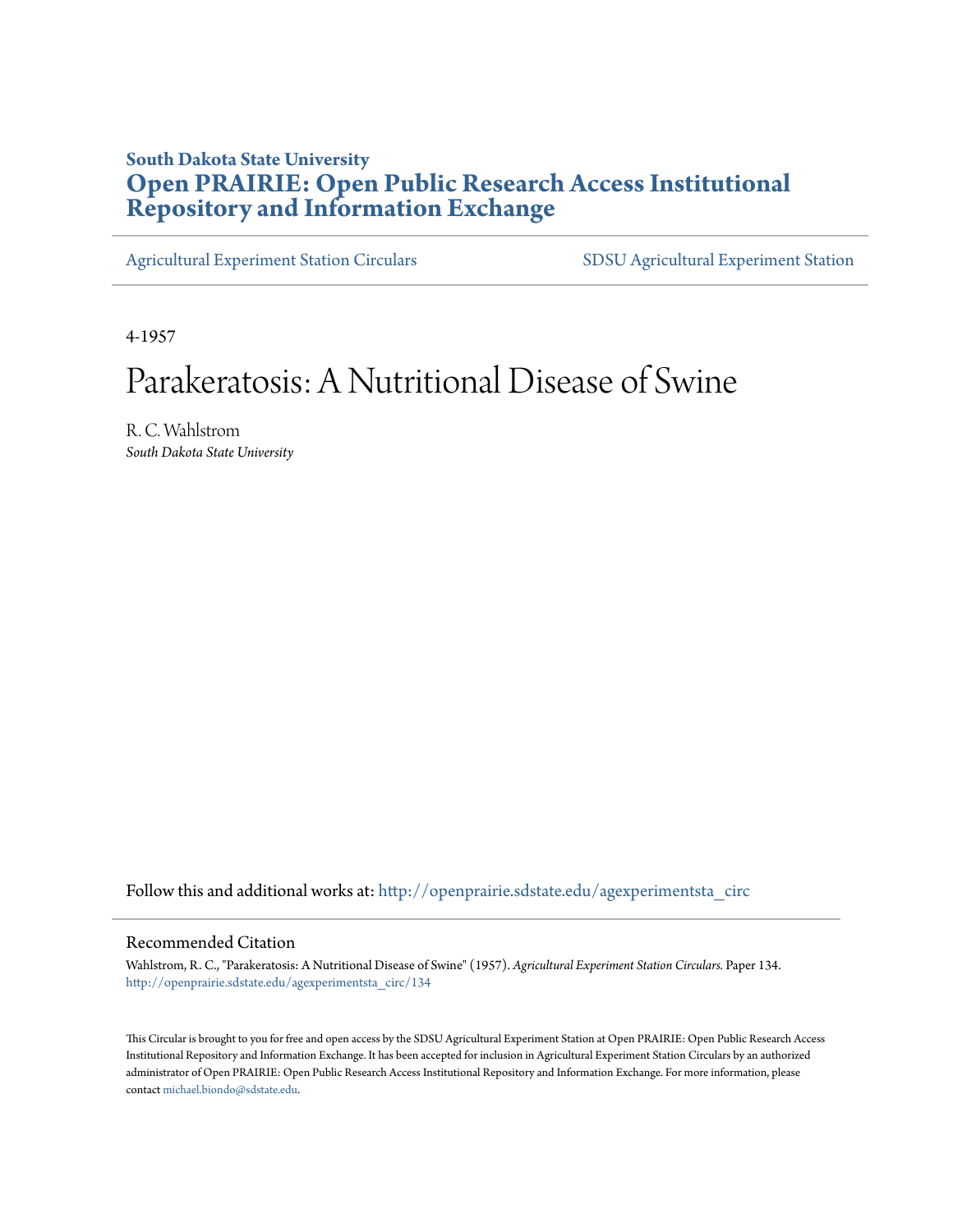CIRCULAR 137 APRIL 1957

# parakeratosis

*FIJ.E. COPY* 

a nutritional disease of swine



Zinc treatment for 32 days brought this pig from 86 pounds (top photo) to 160 pounds

ANIMAL HUSBANDRY DEPARTMENT **AGRICULTURAL EXPERIMENT STATION**  South Dakota State College, Brookings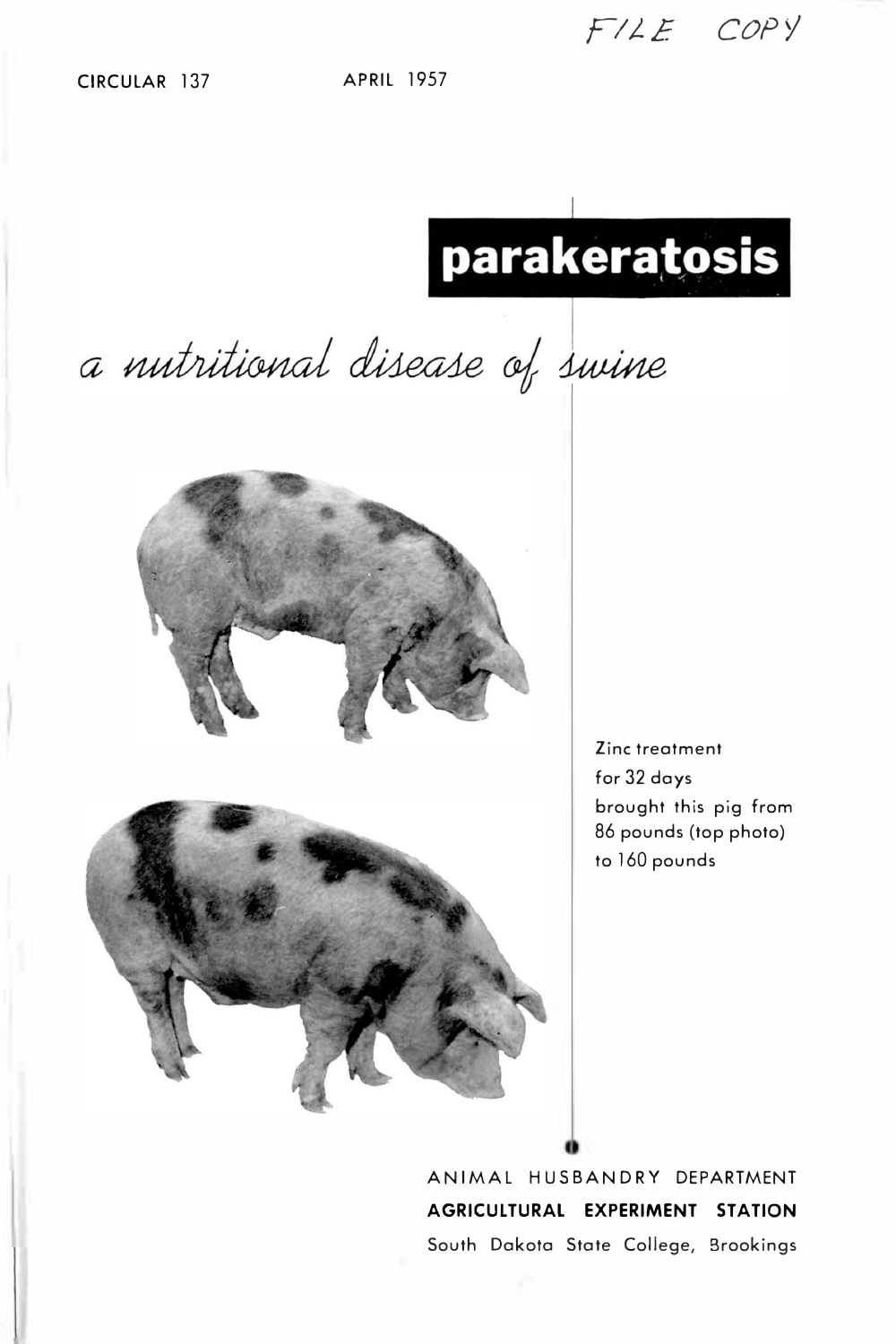

**Pox-like lesions (left) is one of the earlier symptoms of parakeratosis. Crusty, scablike lesions (right) develop later.**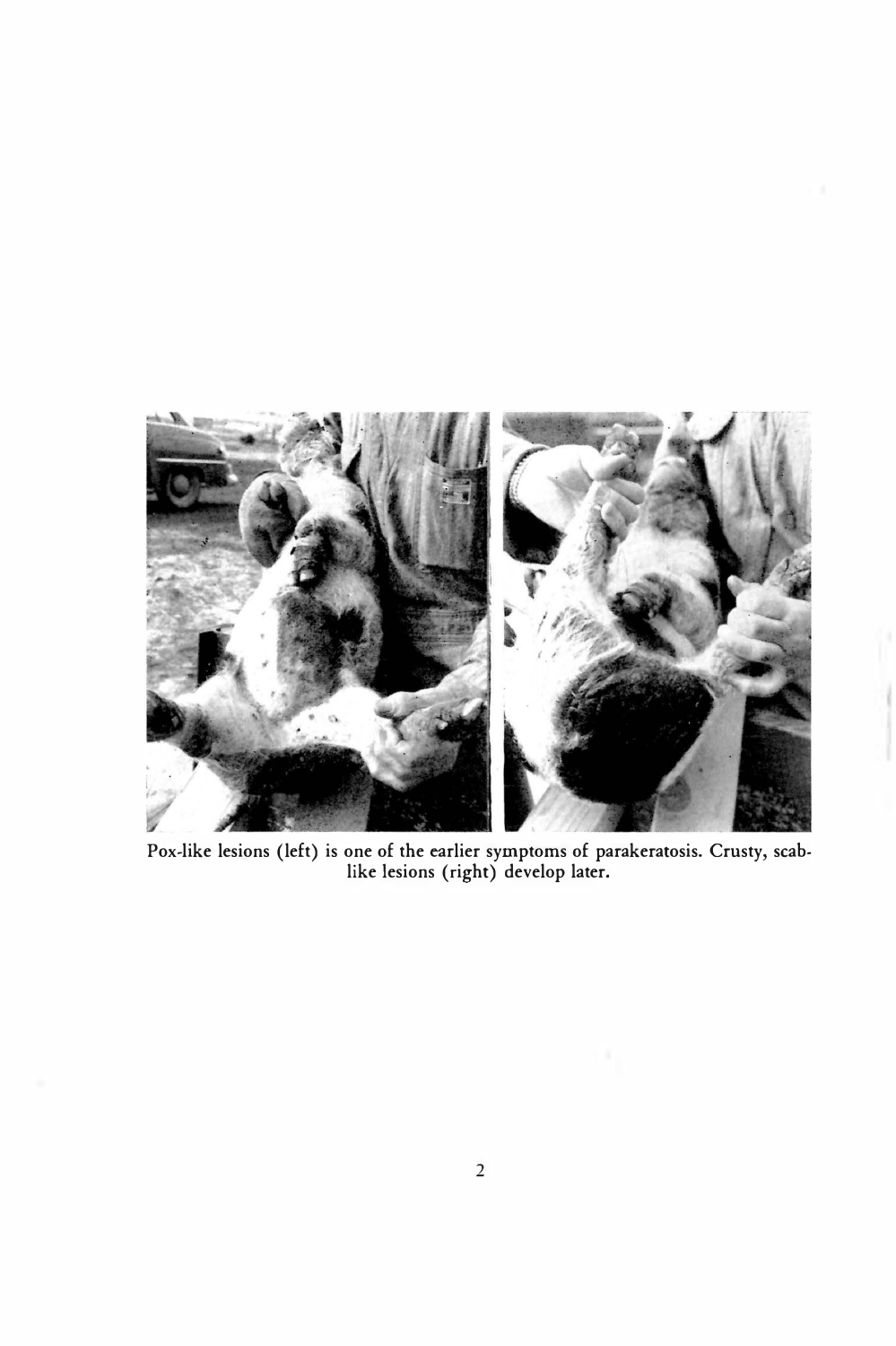## **PARAKERATOSIS a nutritional disease of swine**

#### **RICHARD C. WAHLSTROM**

A skin disease of swine called parakeratosis has become increasingly prevalent in South Dakota and throughout the United States during the past few years. Minnesota investigators first described parakeratosis in 1953 and suggested that it was of nutritional origin. Recent research at several experiment stations has shown that high levels of calcium and phosphorus in the ration were associated with the disease and that the addition of zinc had a curative effect.

Swine affected by parakeratosis have reduced appetite, fail to grow normally, and often exhibit diarrhea during the early stages of the disease. The skin lesions appear almost simultaneously with these early symptoms. The condition is first noted by the reddening of the skin on the underline followed by poxlike lesions on the abdomen and between the front and rear flanks. Within a short time the crusty scablike lesions develop on the legs, ears, tail, and, in severe cases, cover the entire body. This often causes the skin to form large folds or wrinkles.

There are great individual differences in the severity of the symptoms and duration of the disease. On the same rations, some animals may not show any symptoms of the disease while others show mild or severe symptoms. Death losses are quite low but there is often an economic loss due to poor growth and poor feed efficiency.

Parakeratosis has occurred at the South Dakota Experiment Station at different times during the past few years. The condition has appeared most frequently in rations supplemented by plant proteins. It has been most prevalent from weaning age to 100 pounds during fall and winter feeding trials. When these trials were conducted it had not been observed at this station in pigs fed cereal grain and protein supplement free-choice.

The following experiment was designed to study the occurrence of parakeratosis on different type rations and to study the effect of calcium and zinc on the development of this disease.

#### **THE EXPERIMENT**

This experiment consisted of two trials, the first conducted during the winter of 1955-56 and the second during the summer and fall of 1956.

Dr. Wahlstrom is associate animal husbandman, South Dakota Agricultural Experiment Station.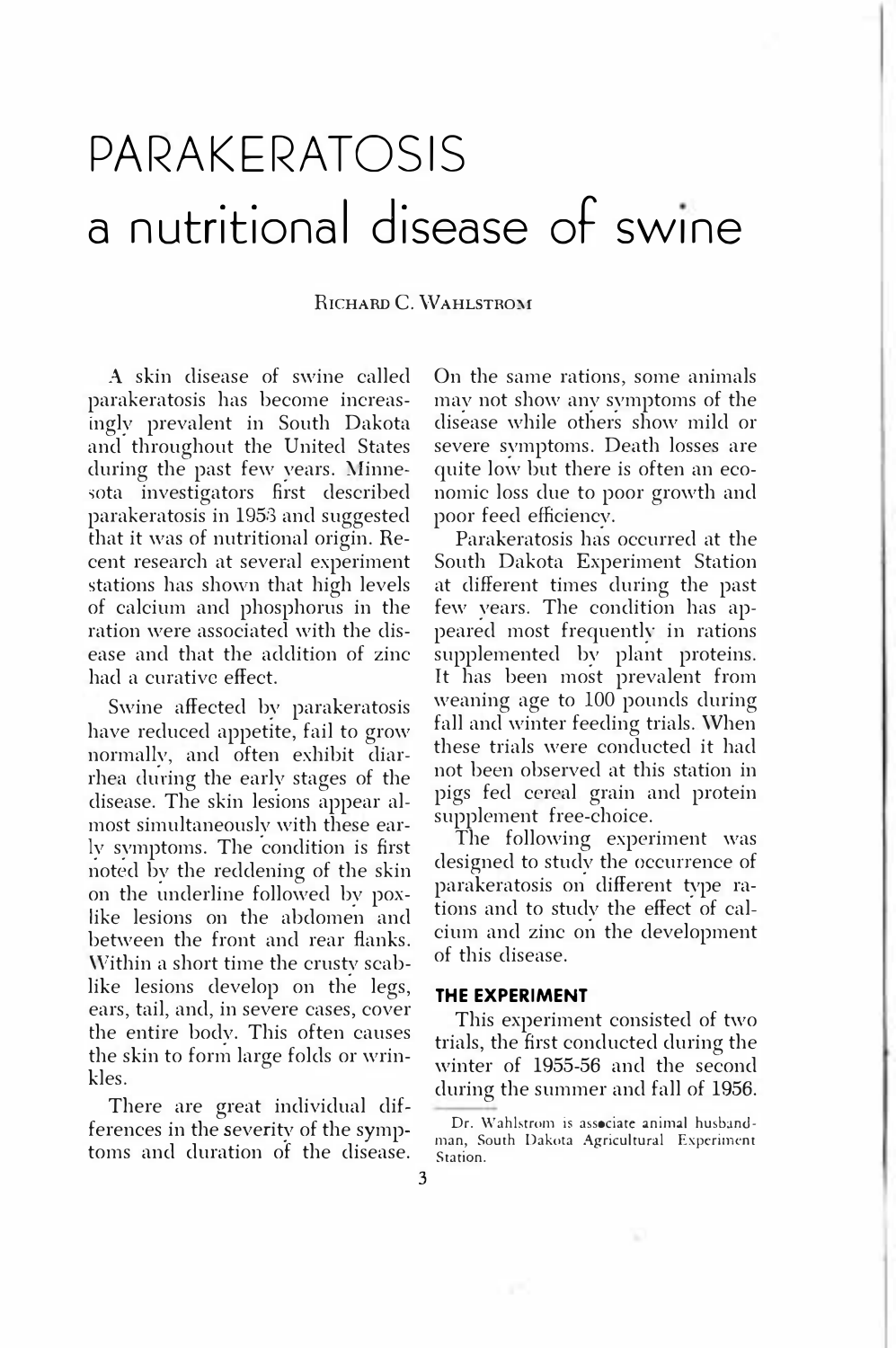Thirty-three weanling pigs averaging almost 20 pounds were separated into four lots of eight or nine pigs each i n the first trial. They were allotted as equally as possible according to breed, litter, weight, and sex. All pigs were kept in a barn with concrete floored pens and had access to outside runways. The rations, shown in table 1, were selffed and an automatic water supply was provided.

For trial 2, the pigs were allotted in a manner similar to trial 1. They were separated into 10 lots of six pigs each. Each of the five rations shown in table 2 was fed to two lots of pigs. Rations 1, 2, and 3 were complete mixed rations that were similar to those used in trial 1. Ration 4 was similar to 2 and 3 except that the mineral supplement was fed free-choice instead of being mixed into the ration. Shelled corn and protein supplement feel freechoice made up ration 5. B-vitamin and antibiotics were added as

indicated in footnotes to tables 1 and 2.

It has been reported that soybean oil meal is often consumed in excessive quantities when fed as the only source of protein supplement. One recommendation that has been given to prevent excessive consumption is to add 10 to 12 percent of a mineral mixture to the soybean meal to reduce its palatability. Therefore, ration 5 was designed to see if adding this amount of limestone and steamed bone meal would cause parakeratosis by increasing the calcium content of the protein supplement.

The housing and management conditions were similar to those described for trial 1. The trial was conducted for 77 days and then zinc was added to the ration of four of the pigs showing the most severe symptoms of parakeratosis. These pigs were continued on this curative treatment for an additional 32 clays.

| Lot 1 | Lot $2$        | Lot $3$        | Lot $4$ |
|-------|----------------|----------------|---------|
|       | 81.0           | 85.5           | 79.5    |
|       | 17.0           | 3.0            | 17.0    |
|       | <b>Service</b> | 10.0           | 中国      |
|       | 0.5            | 0.5            | 2.0     |
| 1.0   | 1.0            | 0.5            | 1.0     |
|       | 0.5            | 0 <sub>5</sub> | 0.5     |
|       |                |                | 0.011   |
|       | 15.1           | 15.4           | 15.1    |
| 1.00  | 0.65           | 1.13           | 1.10    |
|       | 0.39           | 0.58           | 0.54    |

**Table 1. Composition and Chemical Analyses of Rations Used in Trial 1 (Percent)\*** 

• All rations were supplemented with the following vitamins and antibiotics per pound of ration: vitamin A, 500 USP units; vitamin D, 62.5 USP units; niacin, 4.5 mg.; pantothenic acid, 2 mg.; riboflavin, 1 mg.; vitamin B12, 4.5 mcg.; and penicillin-streptomycin, 10 mg.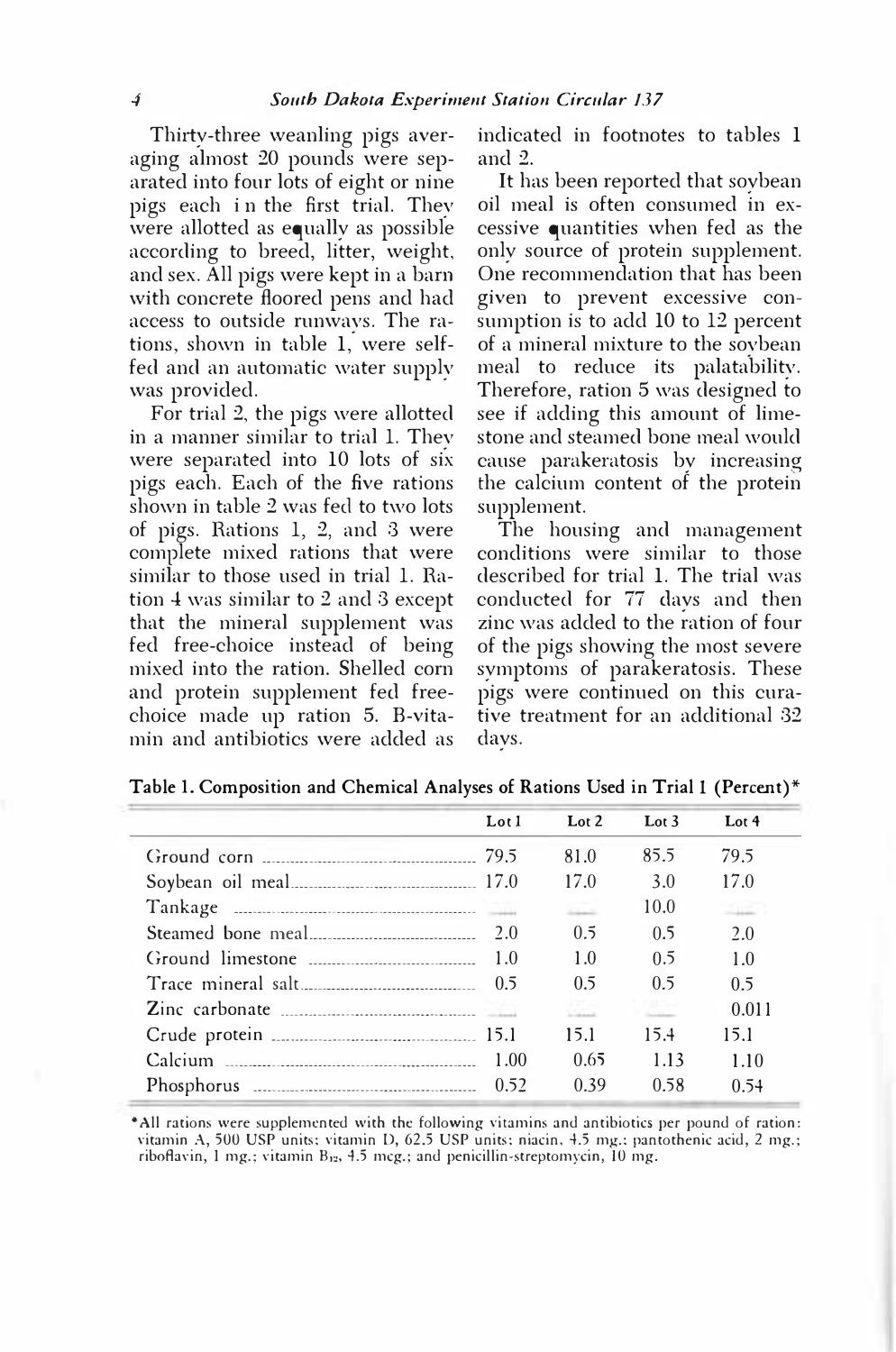#### **RESULTS AND DISCUSSION**

**Trial** 1. The results of the first trial are presented in table 3. Only three cases of parakeratosis were observed and these were all in lot 1, which received the plant protein ration containing a high level of calcium. Two of these pigs were only mildly affected while one had a severe case of parakeratosis. After 8 weeks on this trial the pigs in lot 1

averaged 87.1 pounds compared with 101.1, 92.8, and 102.7 pounds for the pigs in lots 2, 3, and 4, respectively.

Although at this time the pigs in lot 3 averaged about 10 pounds less than those in lots 2 and 4, there was no evidence of parakeratosis. The slower growth of this lot may have been due to a poorer quality of protein in this ration. As these

|                    |     | 2    | Ration No.<br>3 | 4    | 5    |
|--------------------|-----|------|-----------------|------|------|
| Ground corn 83.75  |     | 80.8 | 79.5            | 83.0 |      |
|                    |     | 17.0 | 17.0            | 17.0 |      |
|                    | 5.0 |      |                 |      |      |
|                    |     | 1.0  | 1.0             |      |      |
|                    |     | 0.7  | 2.0             |      |      |
| Trace mineral salt | 0.5 | 0.5  | 0.5             |      |      |
|                    |     | 15.2 | 15.0            | 15.3 | 40   |
|                    |     | 0.64 | 1.13            |      | 3.97 |
|                    |     | 0.48 | 0.48            |      | 0.88 |

Table 2. Composition and Calculated Analyses of Rations Fed in Trial 2 (Percent)\*

\*Rations I, 2, 3, and 4 were supplemented with a B-vitamin supplement at the rate of 2 pounds per ton and chlortetracyline (Aureomycin) at the rate of IO gm. per ton. The protein supplement in ration 5 was supplemented with these ingredients at a rate of 6 pounds and 60 gms. per ton, respectively.

i·Shelled corn and protein supplement fed free-choice. The protein supplement consisted of soybean oil meal 88, ground limestone 8, steamed bone meal 2, and trace mineral salt 2.

+A mineral supplement consisting of 2 parts steamed bone meal, 2 parts ground limestone, and I part trace mineral salt was fed free-choice.

|                          | Lot 1 | Lot 2 | Lot 3 | Lot $4$ |
|--------------------------|-------|-------|-------|---------|
|                          |       |       |       | $7*$    |
|                          |       | 27.6  | 29.1  | 26.3    |
| Av. 8-week wt., lb. 37.1 |       | 101.1 | 92.8  | 102.7   |
| Av. final wt., lb.       |       | 212.8 | 213.8 | 223.3   |
| Av. daily gain, lb. 154  |       | 1.59  | 1.59  | 1.70    |
|                          |       | 4.08  | 4.62  | 4.63    |
|                          |       | 257   | 267   | 274     |
|                          |       |       |       |         |

#### Table 3. Results of Trial I (Winter 1955-56)

\*One pig died of unknown cause.

•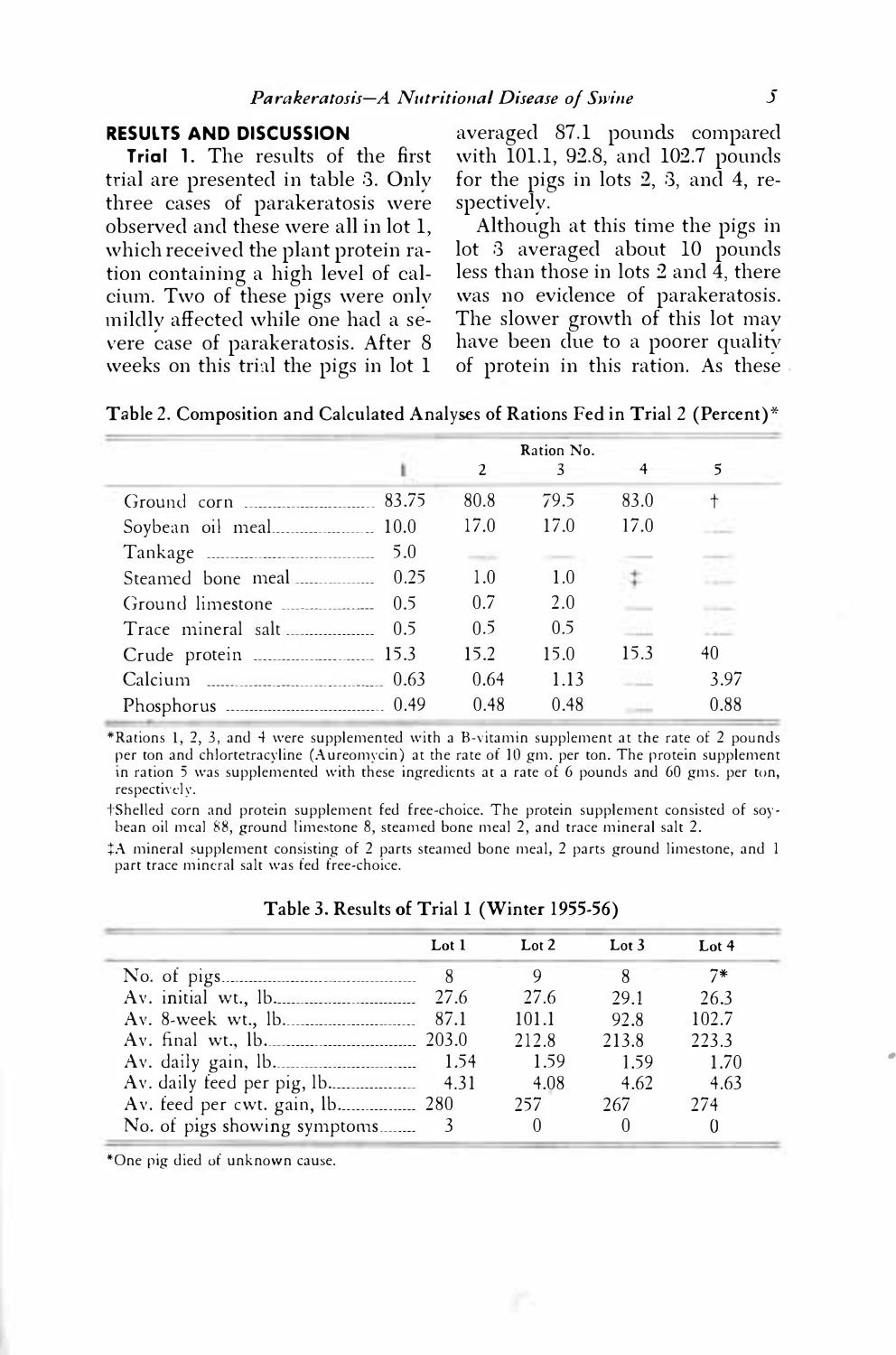pigs became older and their requirements less critical, they grew at a more satisfactory rate. In fact, there was essentially no difference in rate of gain of lots 1, 2, or 3 at the end of the trial.

The affected pigs in lot 1 recovered without treatment. A slightly lower rate of gain was evident in this lot at the end of trial, but it was due almost entirely to the one pig that had done very poorly for several weeks. Slightly more feed was required per unit of gain for this lot too, although all lots were efficient in their feed conversion.

The pigs in lot 4, which received the same high calcium level ration as lot 1 plus 62 parts per million of zinc ( 100 grams of zinc carbonate per ton), gained 0.16 pound per day faster than lot 1 and 0.11 pound per day faster than lots 2 or 3. Zinc supplementation completely counteracted the harmful effects of the high calcium level.

**Trial 2.** A summary of the results of the second trial is given in table 4. Rations 1 and 2, which contained essentially the same amount of calcium and phosphorus but differed in the source of these elements, supported very good gains. The slighth slower rate of gain for the pigs fed ration 2 can be attributed entirely to the slower gain of the one pig in this lot that developed parakeratosis early in the trial.

Five definite cases of parakeratosis were observed in lot 3. The ration fed to these pigs was similar to ration 2 except that it contained 1.3 percent more ground limestone which increased its calcium content about 0.5 percent. A reduced growth rate was noted in most of the pigs fed ration 3, although some of them did not show visible signs of parakeratosis. This trial points out quite clearly that the level of calcium in the ration must definitely be considered or a good ration may become a poor one just by excessive calcium supplementation.

Ration 4 also consisted of ground corn and soybean oil meal, but the mineral supplement was fed freechoice rather than being mixed in the feed as it was in rations 2 and 3. The pigs fed this ration made fast

|                                  | Ration No. |       |         |       |         |  |
|----------------------------------|------------|-------|---------|-------|---------|--|
|                                  |            |       |         | 4     |         |  |
|                                  | 12         | 12    | 12      | 12    | 12      |  |
|                                  |            | 31.4  | 31.2    | 31.2  | 31.2    |  |
| Av. final wt., lb 164.7          |            | 161.3 | 119.2   | 166.2 | 142.9   |  |
| Av. daily gain, lb.   1.73       |            | 1.68  | $1.14*$ | 1.75  | $1.45+$ |  |
| Av. daily feed per pig, lb. 5.27 |            | 5.13  | 3.78    | 5.31  | 4.42    |  |
| Av. feed per cwt. gain, lb. 304  |            | 304   | 331     | 303   | 305     |  |
| No. of pigs showing              |            |       |         |       |         |  |
| symptoms <b>symptoms</b>         |            |       |         |       |         |  |

Table 4. Results of Trial 2 (Aug. 14-0ct. 30, 1956)

\*Significantly less than lots 1, 2, or 4 at the  $1\%$  level and lot 5 at the 5% level.

tSignificantly less than lots I or 4 at the I% level and lot 2 at the 5% level.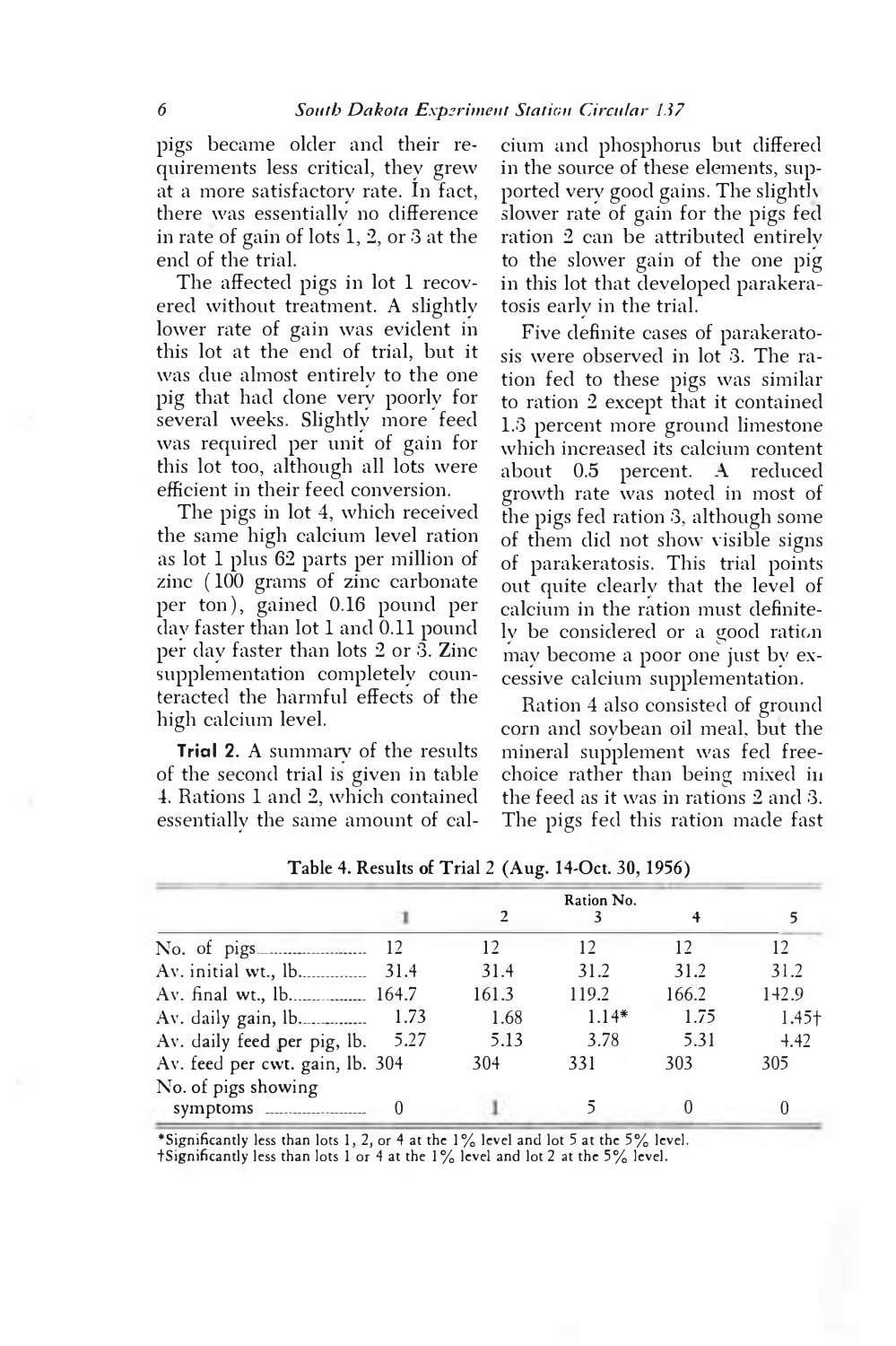and efficient gains and did not show signs of parakeratosis.

There was no indication of parakeratosis in the pigs fed ration 5, where limestone and steamed bone meal were added to the soybean meal, but their rate of gain was significantly reduced compared with that of the pigs fed rations 1, 2, or 4. The feed consumption of the pigs fed ration 5 was also reduced. This may have been due to the high content of minerals present in the soybean meal although the supplement was consumed in adequate amounts to balance the ration in protein content.

Four of the pigs that developed severe symptoms of parakeratosis when fed ration 3 were used to study the curative effect of adding zinc to the ration. Fifty grams of zinc carbonate were added to 1,000 pounds of ration 3. This is equivalent to 62 parts per million of zinc.

An immediate improvement in appetite was noted when the zinc was added to the feed. Although these pigs had gained an average of 0.76 pound per day previous to treatment, their rate of gain for the week prior to treatment was 0.50 pound per day. During the first week on the zinc ration these pigs gained 2 pounds per day and their average gain for the 32 days they were on this ration was 2.3 pounds per day. The disappearance of the skin lesions was gradual but marked improvement was noted by the end of the 32 days on the curative ration.

In recent trials at this station on another experiment, parakeratosis

developed in pigs fed com or oats free-choice with a protein supplement. The protein supplements fed in these trials contained 30 to 40 percent meat and bone scrap but no added limestone or steamed bone meal. Meat and bone scrap is high in calcium and phosphorus.

Therefore, it appears that parakeratosis may occur whether the pigs are fed free-choice or complete mixed rations. A protein supplement containing 3.5 percent or more of calcium could result in parakeratosis since excessive calcium is a predisposing factor in the incidence of parakeratosis.

#### **SUMMARY AND CONCLUSIONS**

Two trials were conducted to study the development of parakeratosis in pigs fed rations varying in the amount and source of calcium. Another purpose was to determine the value of zinc as a preventive or cure for the disease. In all, 93 weanling pigs were used.

Feeding of a corn-soybean meal ration containing approximately 0.65 percent calcium resulted in good growth, however, a 5 percent incidence of parakeratosis was noted. This type of ration, containing 1 percent or more of calcium, resulted in poorer growth and a 40 percent incidence of parakeratosis.

Adding zinc to this high calcium ration at a level of 62 parts per million prevented symptoms of parakeratosis and increased growth rate. Where symptoms were already present, zinc supplementation resulted in a marked increase in growth rate and an alleviation of the skin lesions.